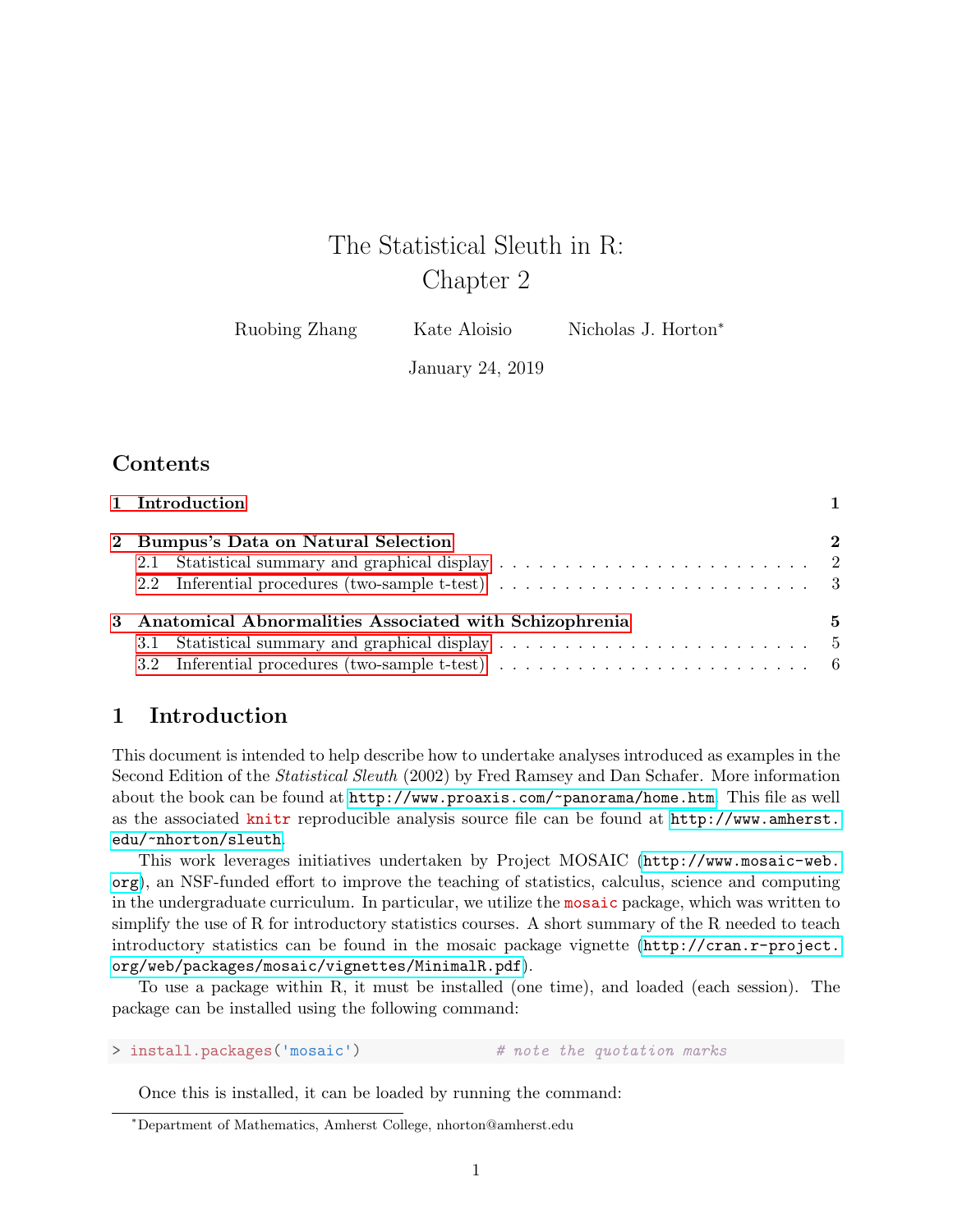#### > require(mosaic)

This needs to be done once per session.

In addition the data files for the *Sleuth* case studies can be accessed by installing the Sleuth<sub>2</sub> package.

```
> install.packages('Sleuth2') # note the quotation marks
```

```
> require(Sleuth2)
```
We also set some options to improve legibility of graphs and output.

```
> trellis.par.set(theme=col.mosaic()) # get a better color scheme for lattice
> options(digits=3, show.signif.stars=FALSE)
```
The specific goal of this document is to demonstrate how to calculate the quantities described in Chapter 2: Inference Using t-Distributions using R.

### <span id="page-1-0"></span>2 Bumpus's Data on Natural Selection

Is humerus length related to whether the bird would survive or perish? That's the question being addressed by Case Study 2.1 in the Sleuth.

#### <span id="page-1-1"></span>2.1 Statistical summary and graphical display

We begin by reading the data and summarizing the variables.

```
> summary(case0201)
```

```
Humerus Status
Min. :659 Perished:24
1st Qu.:724 Survived:35
Median :736
Mean :734
3rd Qu.:747
Max. :780
> fav=favstats(Humerus ~ Status, data=case0201); fav
   Status min Q1 median Q3 max mean sd n missing
1 Perished 659 718 734 743 765 728 23.5 24 0
2 Survived 687 728 736 752 780 738 19.8 35 0
```
A total of 59 subjects are included in the data: 35 are adult male sparrows that survived and 24 that perished. The following figure replicates Display 2.1 on page 29.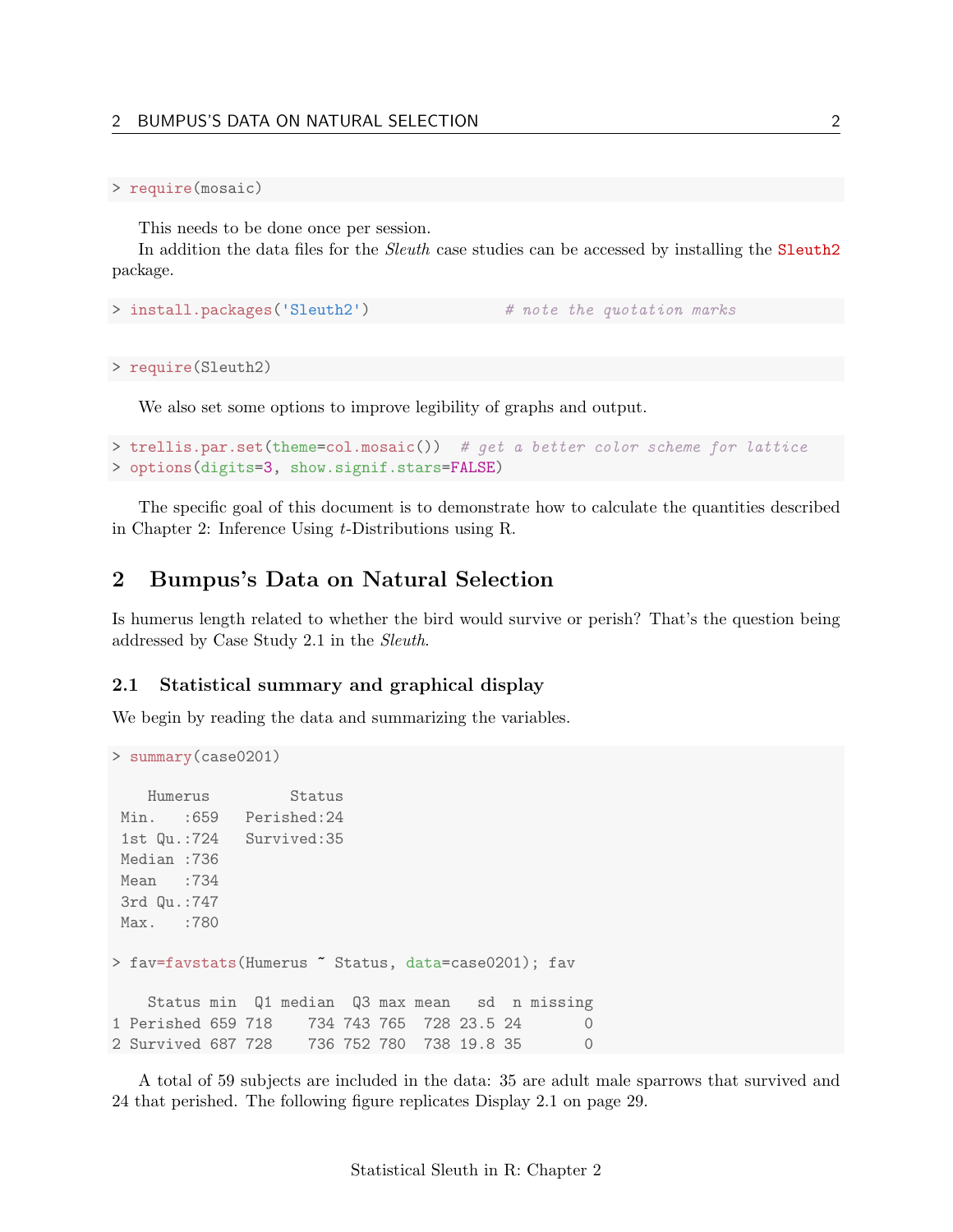> bwplot(Status ~ Humerus, data=case0201)



```
> densityplot(~ Humerus, groups=Status, auto.key=TRUE, data=case0201)
```


Both distributions are approximately normally distributed.

#### <span id="page-2-0"></span>2.2 Inferential procedures (two-sample t-test)

First, we calculate the pooled SD and the standard error between these two different sample average (page 40, Display 2.8).

```
> # Calculate Pooled SD
> n1 = fav["Perished", "n"]; n1
[1] NA
> n2 = fav["Survived", "n"]; n2
[1] NA
> s1 = fav["Perished", "sd"]; s1
```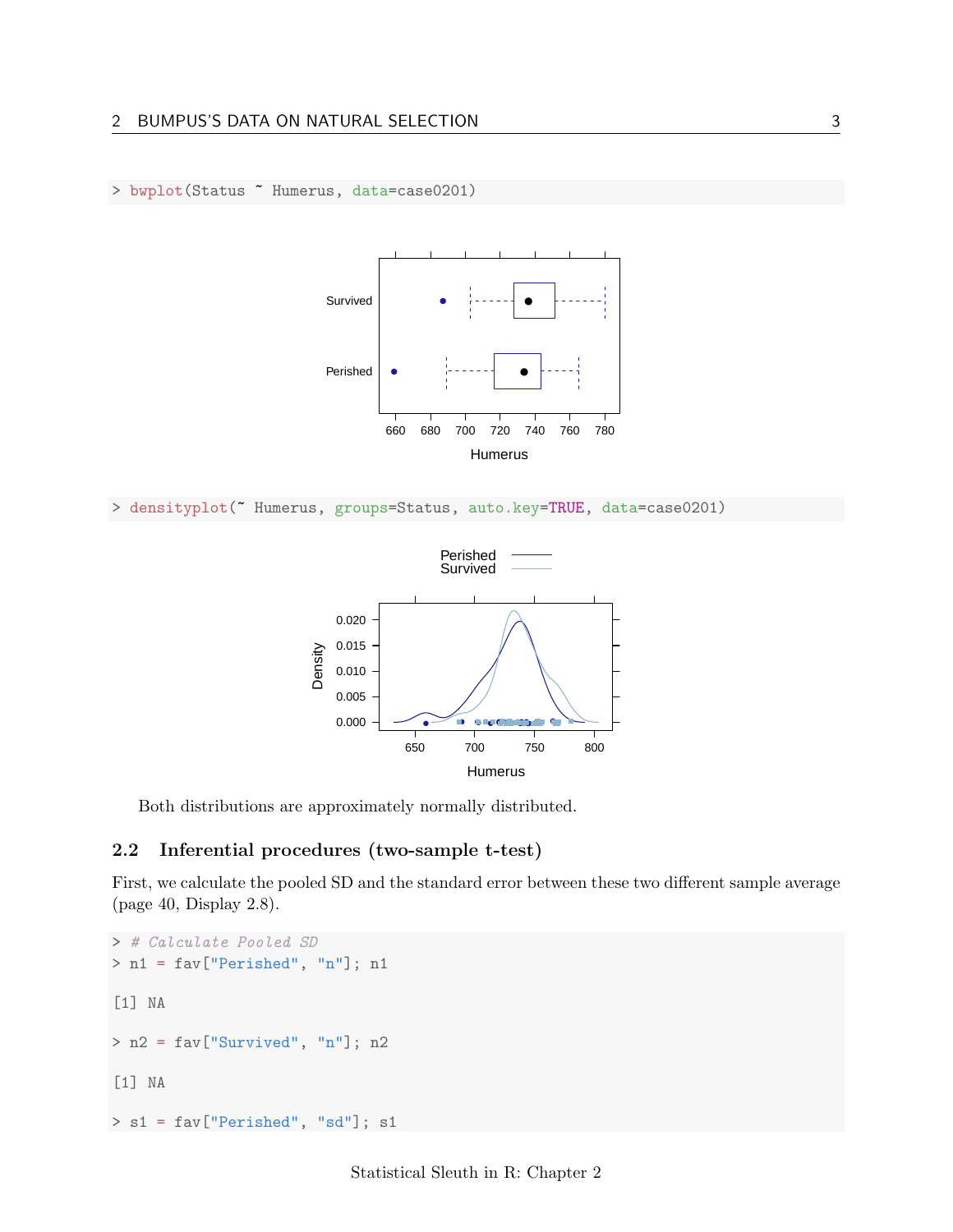```
[1] NA
> s2 = fav["Survived", "sd"]; s2
[1] NA
> Sp = sqrt(((n1-1)*(s1)^2+(n2-1)*(s2)^2)/(n1+n2-2)); Sp
[1] NA
> # Calculate standard error
> SE = Sp*sqrt(1/n1+1/n2); SE[1] NA
```
So the pooled SD is NA and the standard error is NA. Based on this information, we can construct a 95% confidence interval (page 41, Display 2.9).

```
> Y1 = fav["Perished", "mean"]; Y1
[1] NA
> Y2 = fav["Survived", "mean"]; Y2
[1] NA
> Yd = Y2-Y1; Yd
[1] NA
> df = n1+n2-2; df
[1] NA
> qt = qt(0.975, df); qt[1] NA
> hw = qt*SE; hw[1] NA
> lower = Yd-hw; lower
[1] NA
> upper = Yd+hw; upper
[1] NA
```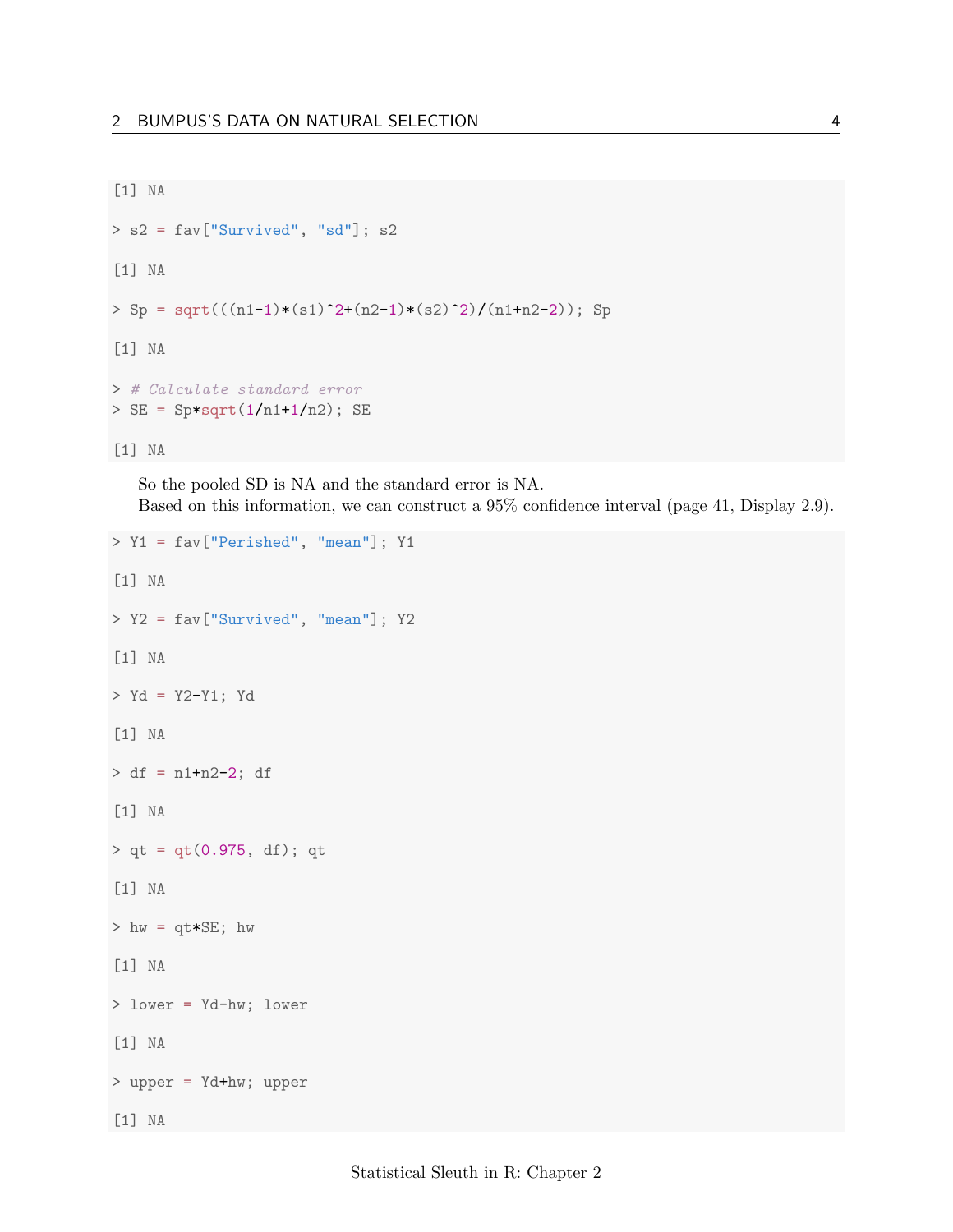So the 95% confidence interval of the difference between means is (NA, NA) Now we want to calculate the t-statistic and p-value (as shown on page 44, Display 2.10).

```
> tstats = (Yd-0)/SE; tstats # The hypothesis difference=0
[1] NA
> onepval = 1-pt(tstats, df); onepval
[1] NA
> twopval = 2*onepval; twopval
[1] NA
```
The one-sided p-value is NA and the two-sided p-value is NA.

We can get the results of "Summary of Statistical Findings" (page 29) by using the following code:

```
> t.test(Humerus ~ Status, var.equal=TRUE, data=case0201)
Two Sample t-test
data: Humerus by Status
t = -2, df = 60, p-value = 0.08
alternative hypothesis: true difference in means is not equal to 0
95 percent confidence interval:
-21.45 1.28
sample estimates:
mean in group Perished mean in group Survived
                  728 738
> confint(lm(Humerus ~ Status, data=case0201))
               2.5 % 97.5 %
(Intercept) 719.17 736.7
StatusSurvived -1.28 21.4
```
### <span id="page-4-0"></span>3 Anatomical Abnormalities Associated with Schizophrenia

Is the area of brain related to the development of schizophrenia? That's the question being addressed by case study 2.2 in the Sleuth.

#### <span id="page-4-1"></span>3.1 Statistical summary and graphical display

We begin by reading the data and summarizing the variables.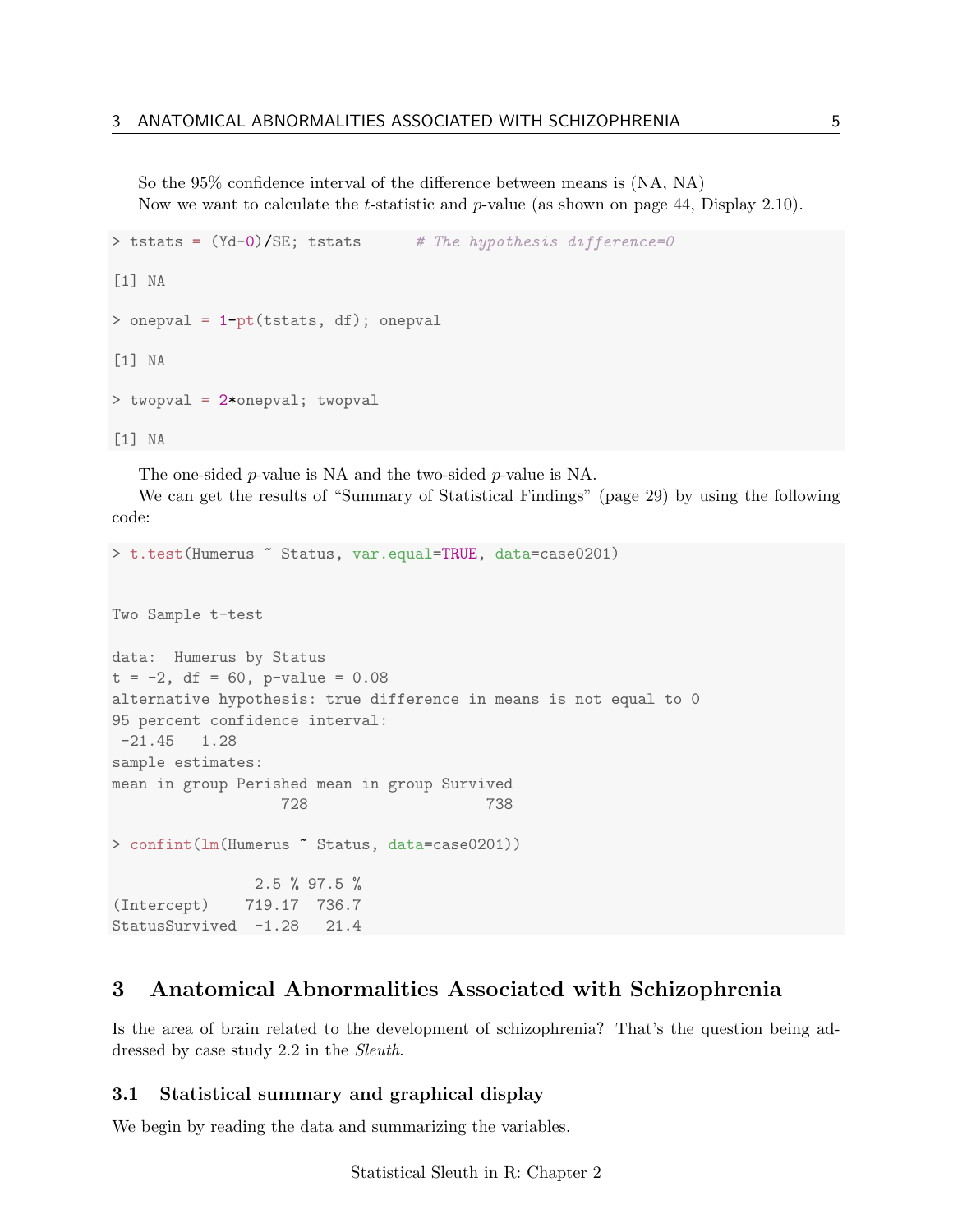> summary(case0202)

| Unaffect      |        | Affected      |        |
|---------------|--------|---------------|--------|
| $Min.$ :1.25  |        | Min. : 1.02   |        |
| 1st Qu.: 1.60 |        | 1st Qu.:1.31  |        |
| Median : 1.77 |        | Median : 1.59 |        |
| Mean          | : 1.76 | Mean : 1.56   |        |
| 3rd Qu.: 1.94 |        | 3rd Qu.: 1.78 |        |
| Max.          | :2.08  | Max.          | : 2.02 |

A total of 15 subjects are included in the data. There are 15 pairs of twins; one of the twins has schizophrenia, and the other does not. So there are 15 affected subjects and 15 unaffected subjects.

The difference in area of left hippocampus of these pairs of twins is:

```
> DIFF = case0202[, "Unaffect"]-case0202[, "Affected"]
> favstats(DIFF)
  min Q1 median Q3 max mean sd n missing
-0.19 0.055 0.11 0.315 0.67 0.199 0.238 15
```
This matches the results on page 30, Display 2.2.

> densityplot(DIFF)



#### <span id="page-5-0"></span>3.2 Inferential procedures (two-sample t-test)

We want to calculate the paired t-test and 95% confidence interval.

```
> # Calculate t-statistics
> difmean = favstats(DIFF)[, "mean"]; difmean
[1] 0.199
```